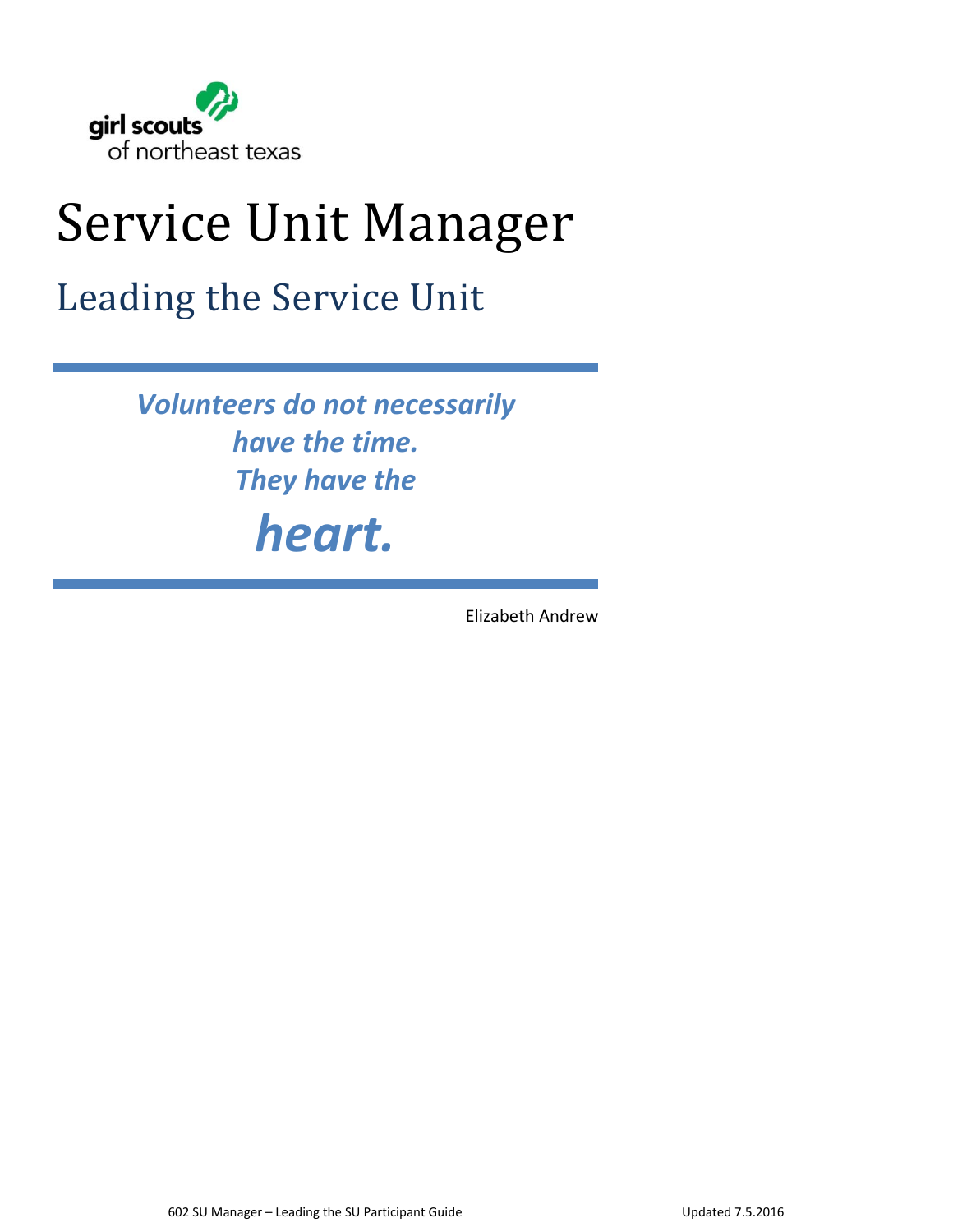## **Honest & Fair: The SU Manager Role**

Inform the service unit manager of the basics of the service unit, their position and their support team. Empower the service unit manager to act as the representative for and liaison to Girl Scouts of Northeast Texas in their community.

## **Considerate & Caring: Managing People**

Equip service unit managers to identify potential SU team leadership, recruit members of the SU team, manage the activities of the SU team and ensure all team members have appropriate support for their roles.

## **Friendly & Helpful: Communication & Meetings**

Ensure service unit managers are able to hold effective meetings and communicate efficiently with their volunteers, parents and SU members.

## **Making the World a Better Place: Service Unit Success**

Demonstrate the measures of service unit success and provide the means for the SU manager to contribute to achieving service unit goals.

### **Using Resources Wisely:**

Provide tools, tips and procedures for the service unit manager to follow in order to be successful in their role.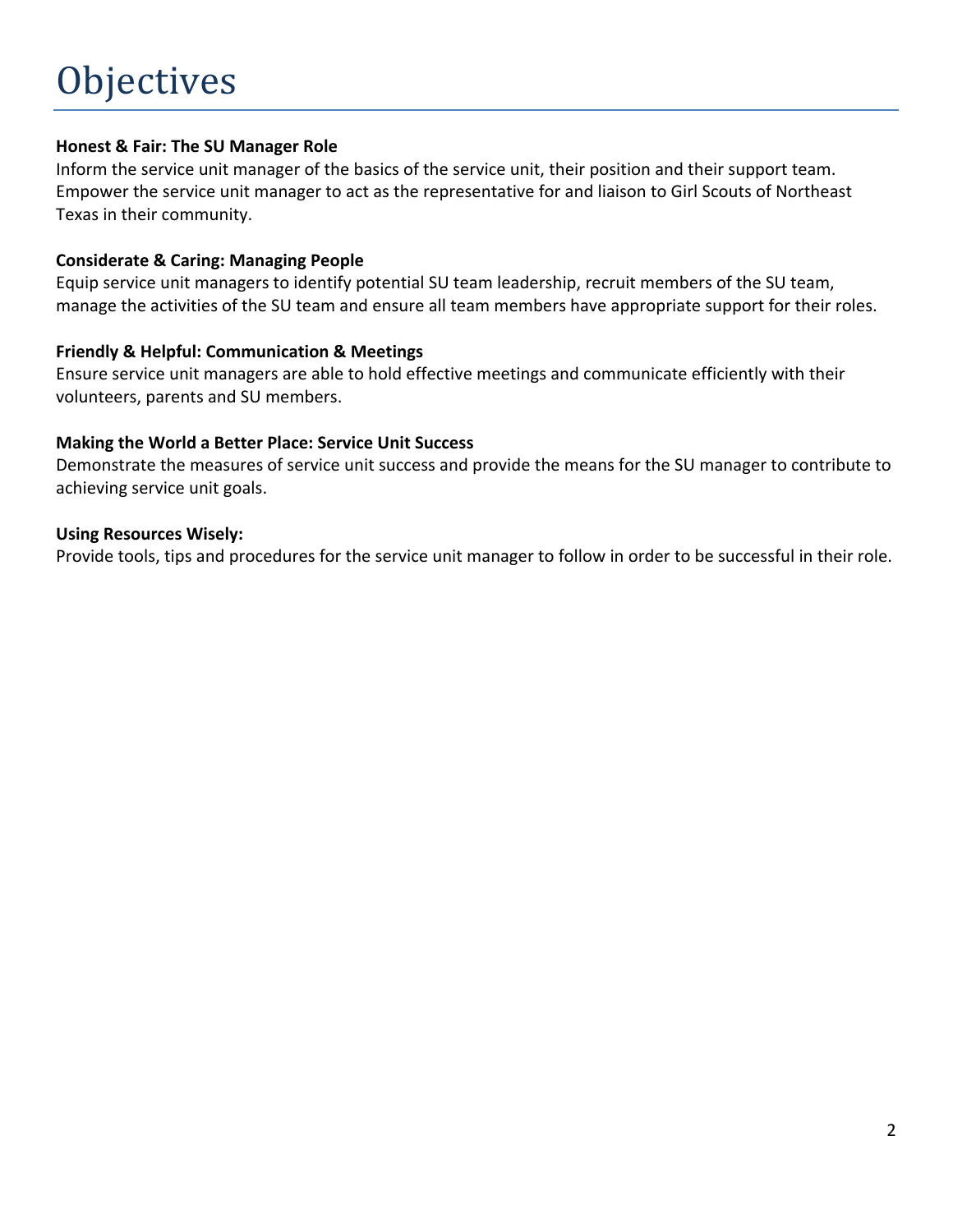# **Honest & Fair: The SU Manager Role**

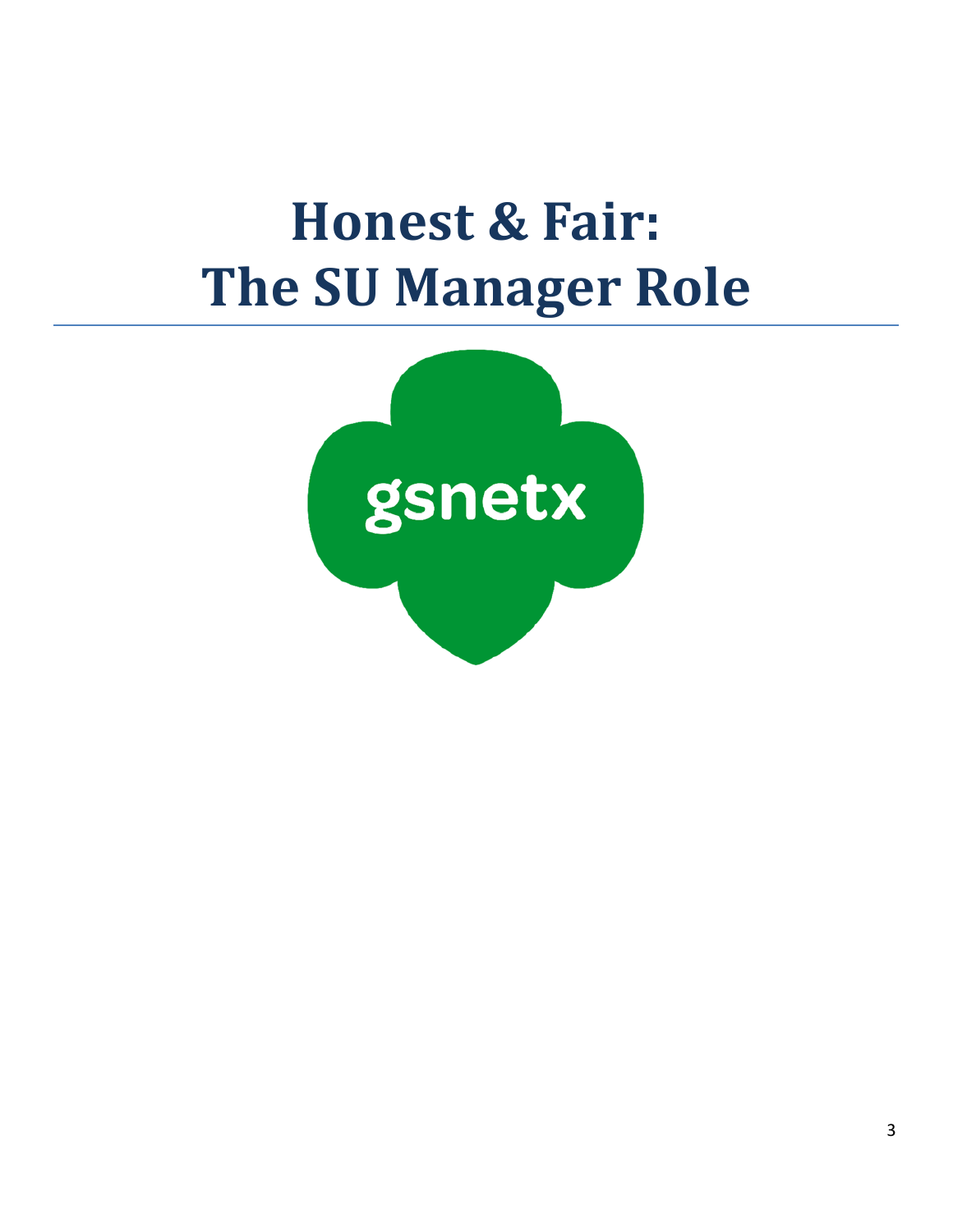# What is a Service Unit Manager?

# **PURPOSE**

The SU manager is responsible for collaboratively developing and managing the Girl Scout service unit with the support of the volunteer coordinator, placement specialist and recruitment coordinator. Together, they will work to recruit a service unit support team, engage new and existing troop leaders and other volunteers, recruit new girls and adults, successfully meet goals that in turn support the overall efforts of Girl Scouts and provide for a rich, memorable and important Girl Scout experience for girls and adults within their geography.

The SU manager is the lead volunteer for their area. As the SU manager, you have the opportunity to encourage girls to dream big, learn new skills, make new friends and accomplish their goals by empowering and developing the adult volunteers who serve them every day.

## **SERVICE UNIT SUPPORT ROLES**

SU team members are recruited and appointed by the SU manager in partnership with the GSNETX member relations support staff‐ the volunteer coordinator on the retention team and the recruitment coordinators and placement specialists on the recruitment team, depending on the SU team position.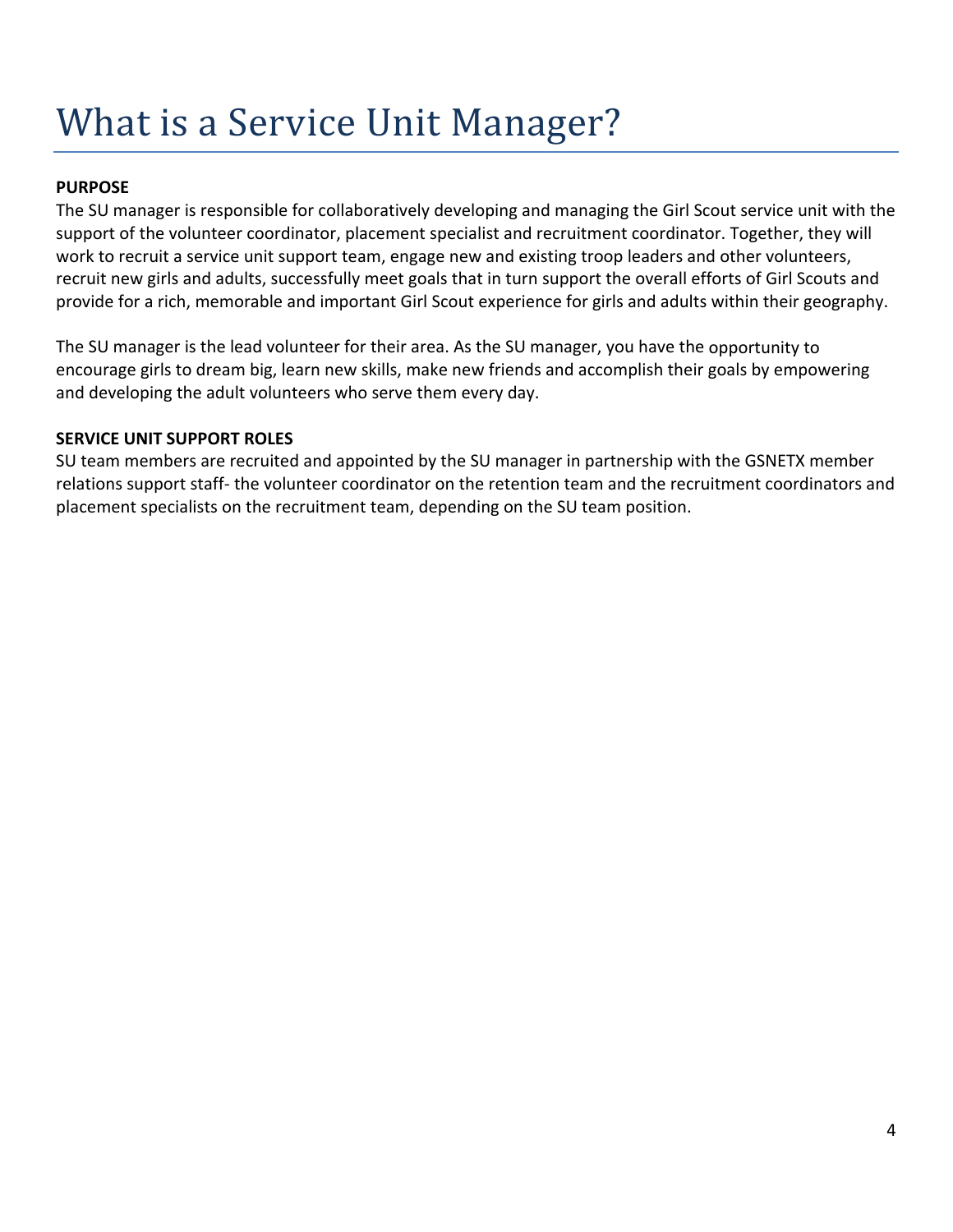# Who supports the Service Unit Manager?

The SU manager is appointed by and receives direct support from a GSNETX volunteer coordinator. Additionally, the SU manager receives support from GSNETX outside sales and sales support staff members, as well as other Girl Scouts of Northeast Texas staff members who can give unique and specific insight into various questions.

This combination of efforts is designed to allow the SU manager to receive the best possible support from the staff member whose role is focused on certain activities and functions.

# **THE ROLE OF THE VOLUNTEER COORDINATOR**

Working in partnership with the SU manager and other appropriate SU team members, the volunteer coordinator will:

- provide superior service and support to volunteers
- ensure that membership retention goals are met
- assist in the planning, development and implementation of the Girl Scout Service Unit meeting agenda
- assist in the planning, development and implementation of SU action plans
- assist in identifying team members and succession planning for future SU positions
- ensure communications are received in a timely fashion
- clarify council policies and procedures, including support of the GSNETX Cookie Program and the annual Family Partnership campaign
- work to provide support and assistance with problem solving and conflict resolution
- attend SU team meetings, SU leader meetings and SU events to provide additional support throughout the membership year
- **Perovide reports, including SU rosters, as needed.**

# **THE ROLE OF THE RECRUITMENT COORDINATOR**

Working in partnership with the appropriate SU team members, the recruitment coordinator will:

- provide superior service and support volunteers
- **E** ensure that membership recruitment goals are met
- assist in planning and carrying out recruitment events at the Girl Scout Service Unit level
- cultivate and access community resources to assist in the development and understanding of Girl Scouting in her/his assigned geographic locations
- assist with troop organizing and girl placement

# **THE ROLE OF THE SALES SUPPORT SPECIALIST**

Working in partnership with the appropriate SU team members, the recruitment coordinator will:

- Assist new girls, new adults, and new volunteers with completing all steps required for membership registration.
- New leader onboarding, including selecting volunteer role, completing adult membership registration and **ensuring background check is cleared**. Transition new leaders to volunteer coordinators for ongoing support.
- Work with Troop Organizers, Recruiters, or Registrars to work any "wait lists" to help place girls more quickly and recruit additional volunteers.
- **•** Organize new troops and issue new troop numbers in partnership with GSNETX registrar and SU Team.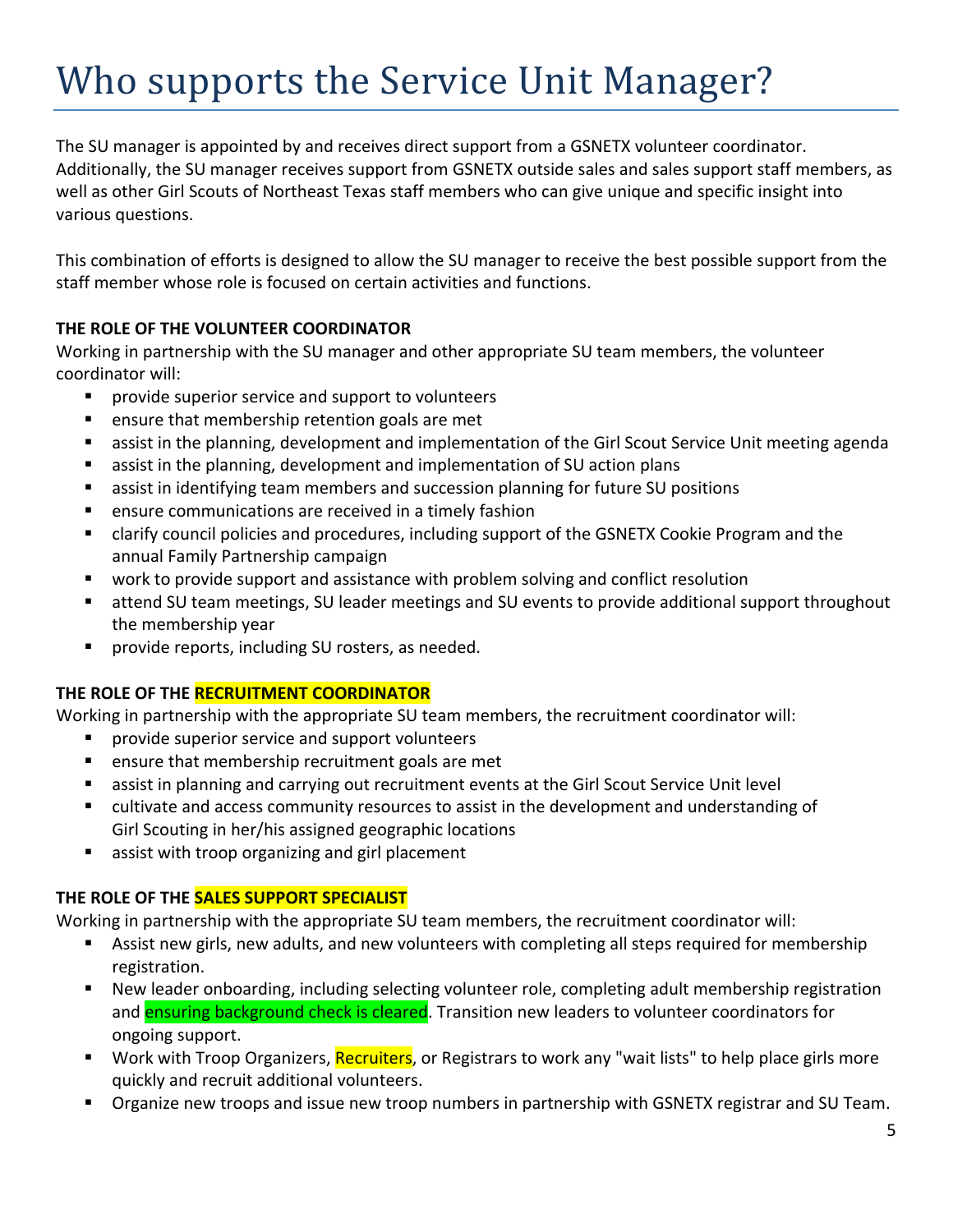# **Considerate & Caring: Managing People**

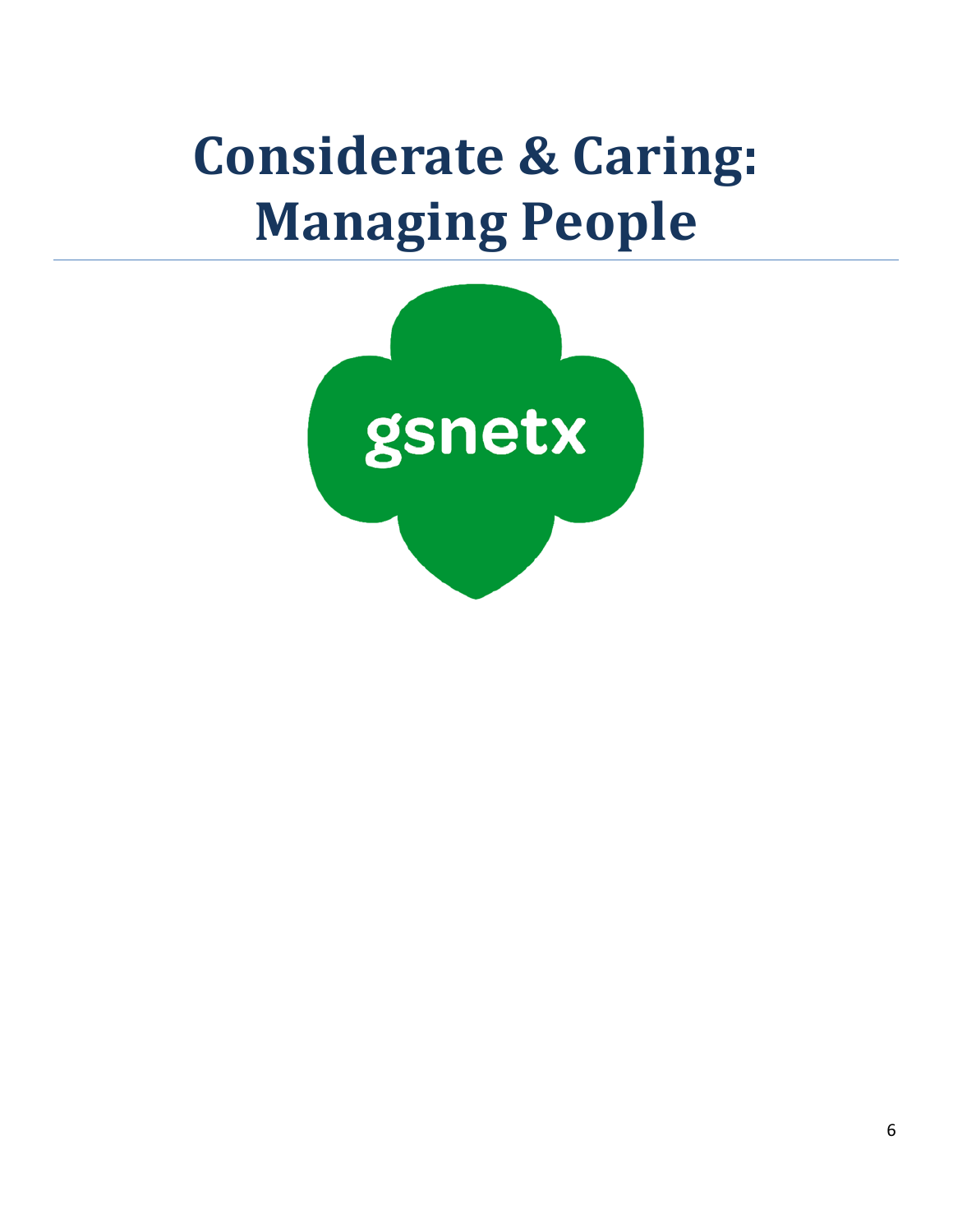# **Building Your Service Unit Team**

Depending on your service unit, you may have a strong, full team when you take over as service unit manager or you may find that you have to build the service unit team altogether. Work together with other volunteers and support staff to determine what roles need to be filled and by whom. Remember that different adults‐ volunteers, parents, troop leaders, community members, recent Girl Scout graduates- can bring a wide variety of perspectives, talents and skills to any position on the team.

Some things to look for in perspective SU team members:

- organization
- **COMMUNICATION SKILLS**
- passionate about Girl Scouts
- positive perspective
- **works well on a team**

# Leading a Team

Remember, as the service unit manager, you are leading a team‐ leading the SU meetings, coordinating activities, supporting what other volunteers are doing behind the scenes, mentoring, nudging people into action, answering questions, empowering volunteers to "own" the tasks they are volunteering for, plus being the liaison between your service unit and GSNETX. Don't forget to ask for help when you need it in order to balance out that support system.

In order to keep your team working together efficiently, you should make sure that all SU team members have completed the training requirements for their position and offer additional ways for them to further develop their skills.

Keep in mind that since you are leading a team, that also means leading different personalities who may have different opinions and approaches to any number of tasks and activities.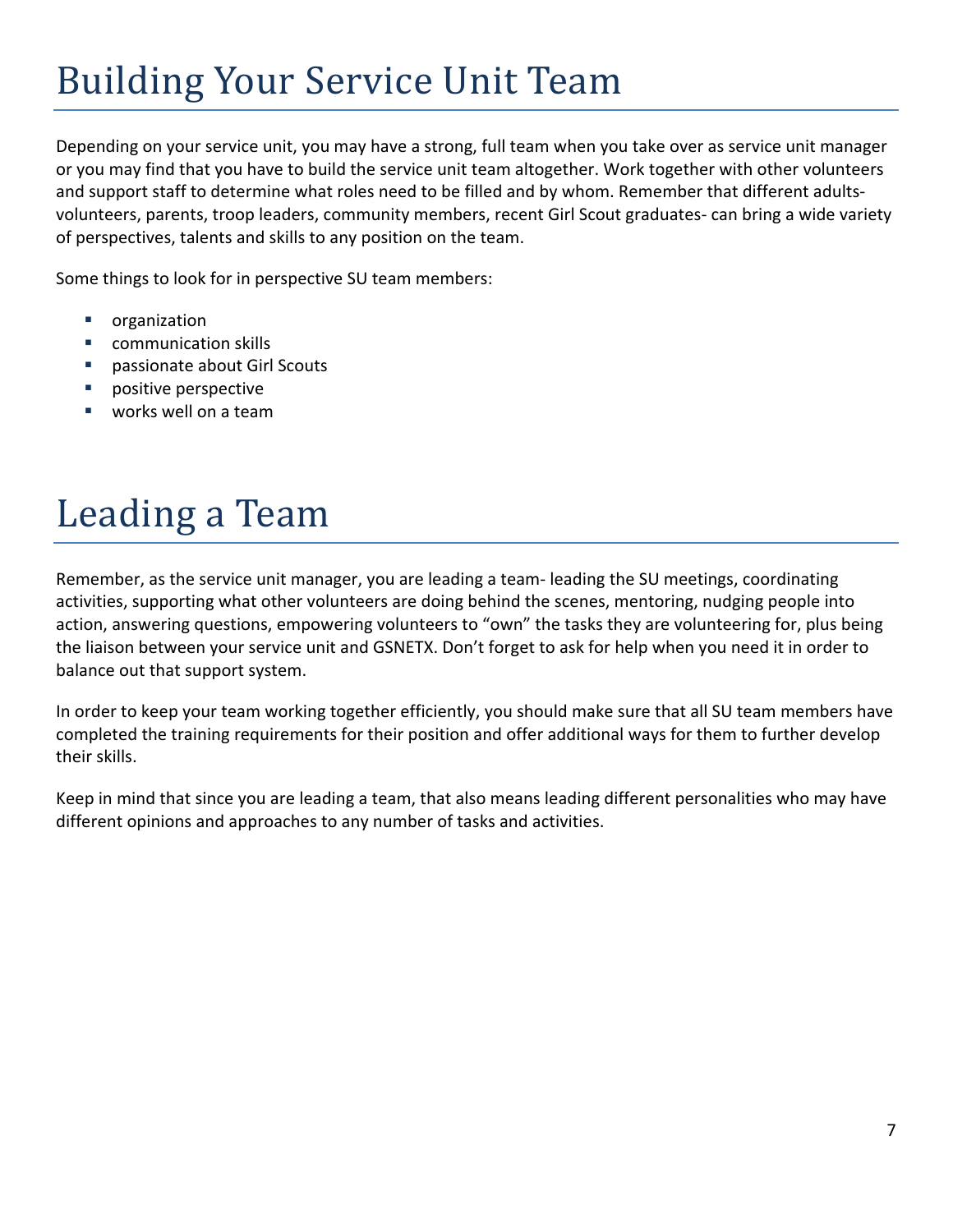# **Friendly & Helpful: Communication & Meetings**

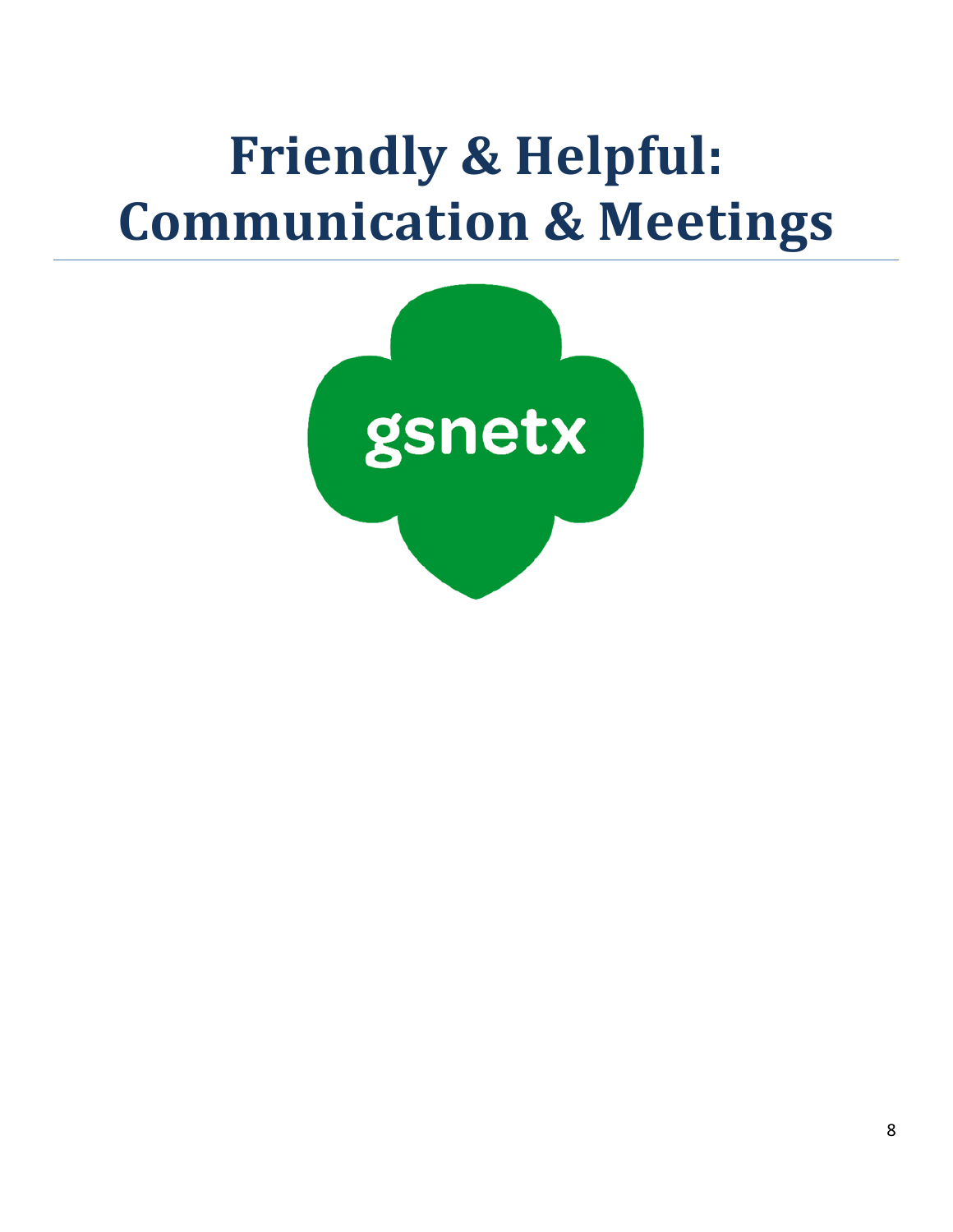# Communication is Key

One of the main functions of the service unit team is to communicate – with their volunteers, troop leaders, parents, girls, and GSNETX staff. No matter who you are communicating with, it needs to be timely, accurate and frequent enough to get your message across and keep everyone well-informed while not overloading anyone's inbox or using up all of their data plan.

Knowing how to communicate with these groups is important. One of the best ways to communicate with people is to ask them how they would like to receive information. Some individuals prefer e‐mail while others may like a phone call or a text message. There are many free online sites and tools that you can use to communicate with your important audiences, including Shutterfly, Yahoo! Groups, and Rallyhood. GSNETX does have website guidelines, such as:

- Before you begin developing a Girl Scout website, you must first designate one (1) adult who will be the primary volunteer responsible for managing the website.
- If you wish to post Girl Scouts' names on the website, first names are recommended and you must have the approval from the girl and parent to use the entire name.
- Remember that anything you place on your website is a reflection of Girl Scouts of Northeast Texas and GSUSA, so be cautious in selecting content.
- If Girl Scouts of Northeast Texas or GSUSA contacts you and requests that any content or links on your website be removed or altered in accordance with their guidelines, it is required that you comply with the request.

Just as it is important to share timely, relevant information, you should also be careful to recognize what information should be shared. At times, service unit team members may be privy to information that better informs them to perform their roles and that should not be shared with all members. Please contact GSNETX support staff directly should you have specific questions in regard to this.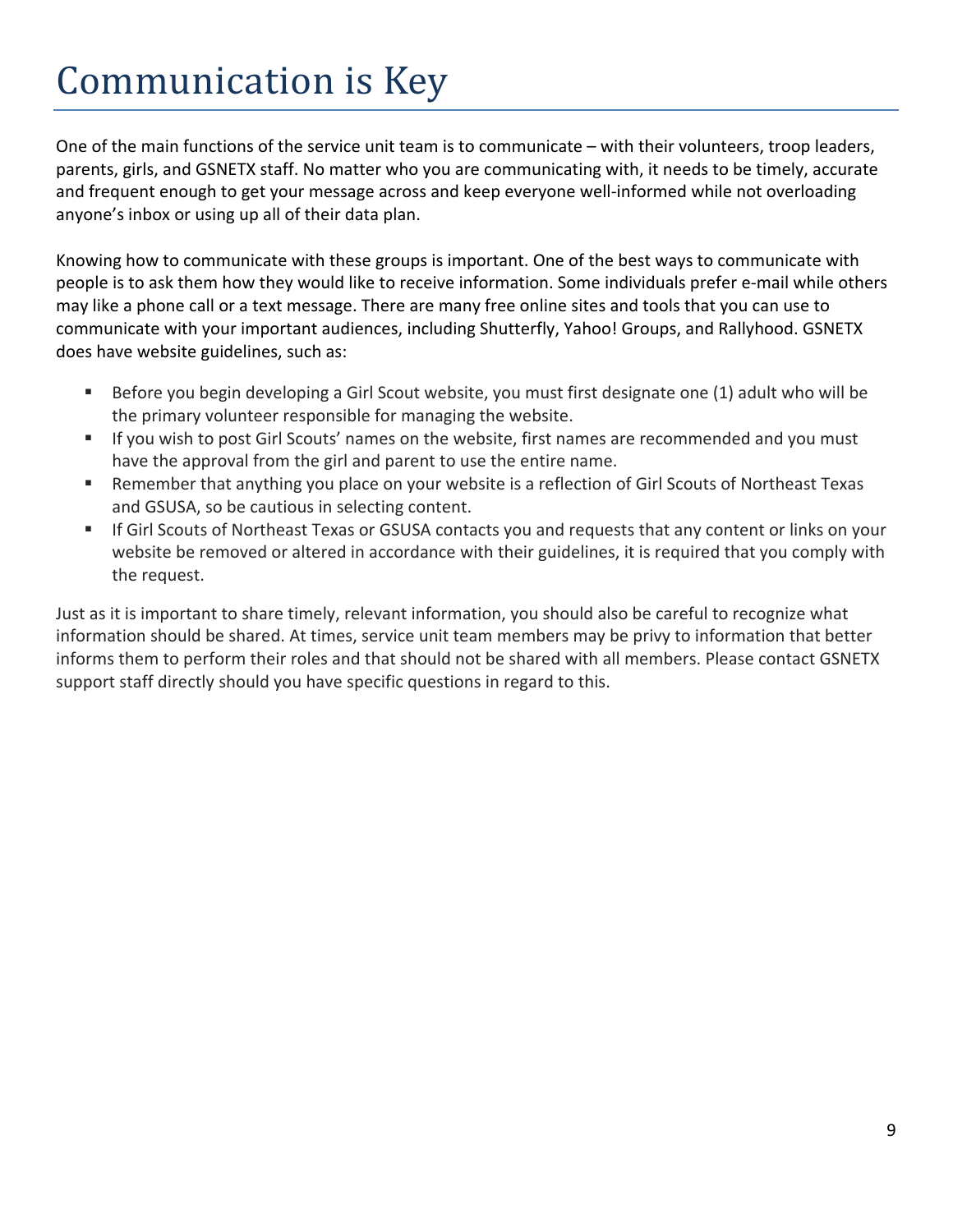# Elements of a Model SU Meeting

One of the main roles of the SU manager is to help plan, organize and facilitate SU meetings. These meetings, sometimes also called leaders' meetings, take place on a regular basis and act as a way to share information, bring volunteers together and coordinate activities for the Girl Scout troops in the service unit. These meetings do not need to be limited to just Girl Scout leaders – any Girl Scout volunteer or adult member could benefit from attending.

In order to model good meeting behavior, you can utilize the same six parts of a Girl Scout troop meeting in your service unit, per the instructions below.

## **PART 1: START UP**

Consider adding some kind of self‐directed activity leaders may do if they arrive early for the meeting. The activity should not require a lot of time to complete and little, if any, clean up. Supplies for the pre‐meeting activity should be set up and ready for the leaders when they arrive. This activity gives the Service Unit Team time to greet people as they arrive and keeps attendees busy with something structured.

Hint: If you make this part fun, the leaders will tend to be on time.

#### **PART 2: OPENING**

Make sure you start your meeting on time and have an official start to the meeting. This could include the Girl Scout Promise & Law or a flag ceremony if there is time. Your opening could also change depending on the meeting and time of year.

### **PART 3: BUSINESS**

Have an agenda and seek input from your SU team members. Print the agenda and stick to it. People feel good when they can visually see that the group is accomplishing tasks. In order to make sure you have time for questions and discussion, it is generally best to try and keep your meeting agenda to one page.

### **PART 4: ACTIVITY**

Facilitate a SU Toolkit and provide the leaders with some skill or knowledge they can take back and apply to their own troop meetings. Have experienced volunteers share information about relevant topics, such as how to request a bank account change, fill out an activity approval form or host a successful Girl Scout event.

### **PART 5: CLOSING**

Bring them back together. Ask what the most valuable thing they got from tonight's meeting was. Give them the date and time of the next meeting. Invite them to help clean up after the meeting if they'd like to stay and chat. Thank them for coming.

#### **PART 6: CLEAN UP**

Put the meeting place back in order. Involving others can help them make connections with each other and feel like part of the group.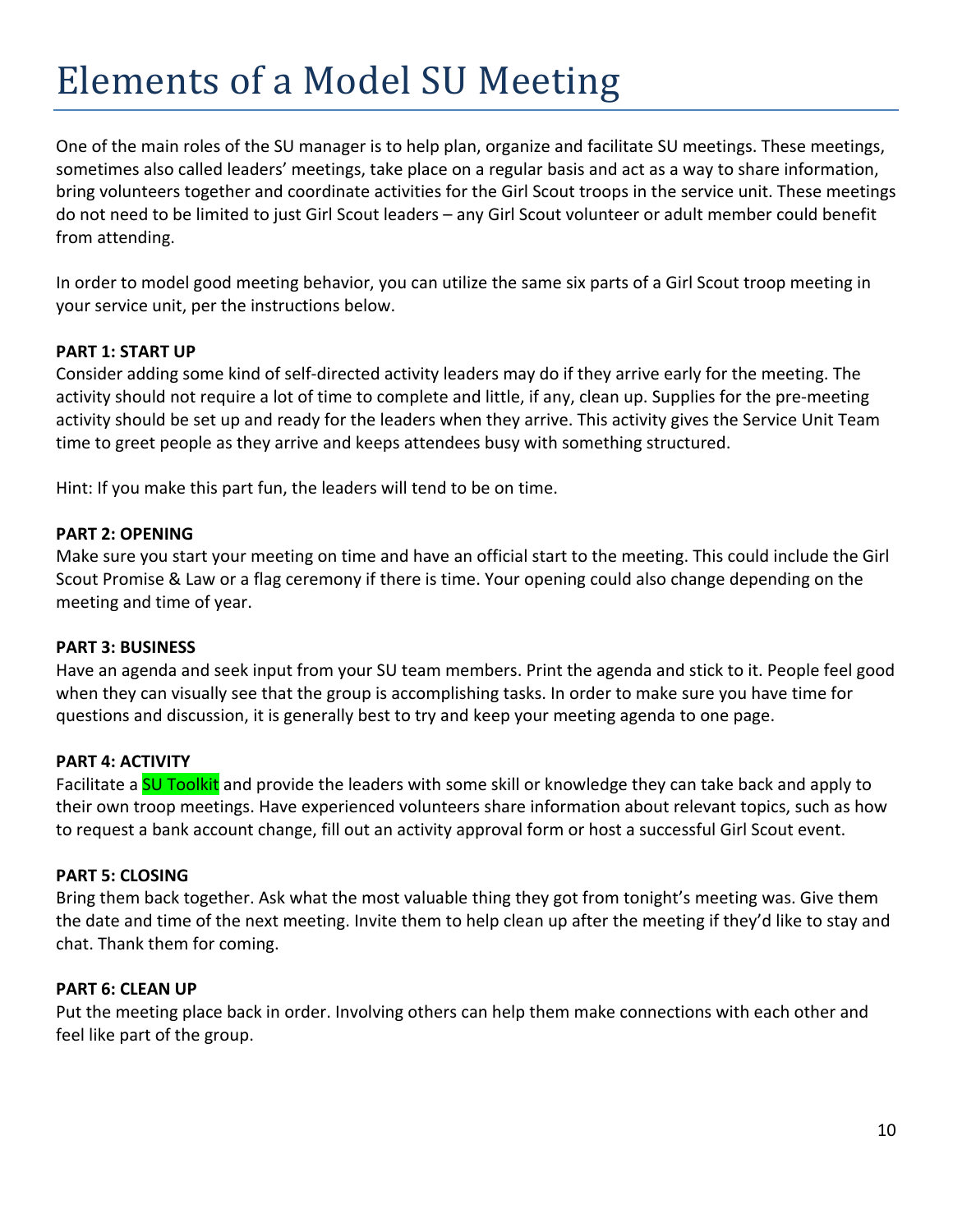# J Toolkits

SU Toolkits are plug and play resources for SU team members to help them easily provide an extra something of value to leaders who attend the meetings. All of these are available on the SU Manager Shutterfly: https://sumanager.shutterfly.com/resources.

Service Unit Meetings that provide useful information and an opportunity for Troop Leaders to share and engage with each other helps their Leaders find value in attending the meeting and increases the likelihood of them coming back every month.

# **Why is this important?**

- Your leaders will stay longer if they feel supported.
- Your SU will grow stronger as a result.

• The girls ultimately will have a better experience because their leaders are finding value and support in their volunteer experience.

These toolkits are designed to provide you with a single month's worth of programming or training snippets that a member of your Service Unit Leadership Team can pick up and deliver with only a small amount of preparation.

| <b>TOOLKIT TITLE:</b>                                                                                         | DESCRIPTION:                                                                                                                                                                               |
|---------------------------------------------------------------------------------------------------------------|--------------------------------------------------------------------------------------------------------------------------------------------------------------------------------------------|
| <b>Re-Energize Your Service Unit</b>                                                                          | Read This First! Your guide to using the SU Toolkits effectively.                                                                                                                          |
| <b>Active Listening* NEW!</b>                                                                                 | Active listening is a skill that can be learned, and with practice, will help us<br>learn new things and understand other's point of view.                                                 |
| <b>An Ounce of Prevention: Teach</b><br><b>Inclusion &amp; Prevent Bullying While</b><br><b>Playing Games</b> | Anti-Bullying Part 2. Games to use in experiential learning to help prevent<br>bullying.                                                                                                   |
| Be Prepared for the Unexpected*<br>NEW!                                                                       | Tools to help Leaders be prepared to help girls occupy their time when<br>plans don't go smoothly.                                                                                         |
| <b>Color Guard Protocol</b>                                                                                   | How to help girls become confident at providing flag ceremonies in Girl<br>Scouts and for the community at large.                                                                          |
| Dealing with ADD & ADHD in a Troop<br><b>Setting</b>                                                          | Strategies for adult volunteers to best support girls with ADD/ADHD to get<br>the most out of Girl Scouts!                                                                                 |
| <b>Encouraging Parent/Guardian</b><br>Involvement                                                             | Ideas and Resources for encouraging all parents/guardians in your troop to<br>be more involved.                                                                                            |
| <b>Evaluating with Girls</b>                                                                                  | An important part of adult troop leadership is knowing HOW to evaluate<br>activities done with girls which gives the kind of needed information to<br>make improvements for the next time. |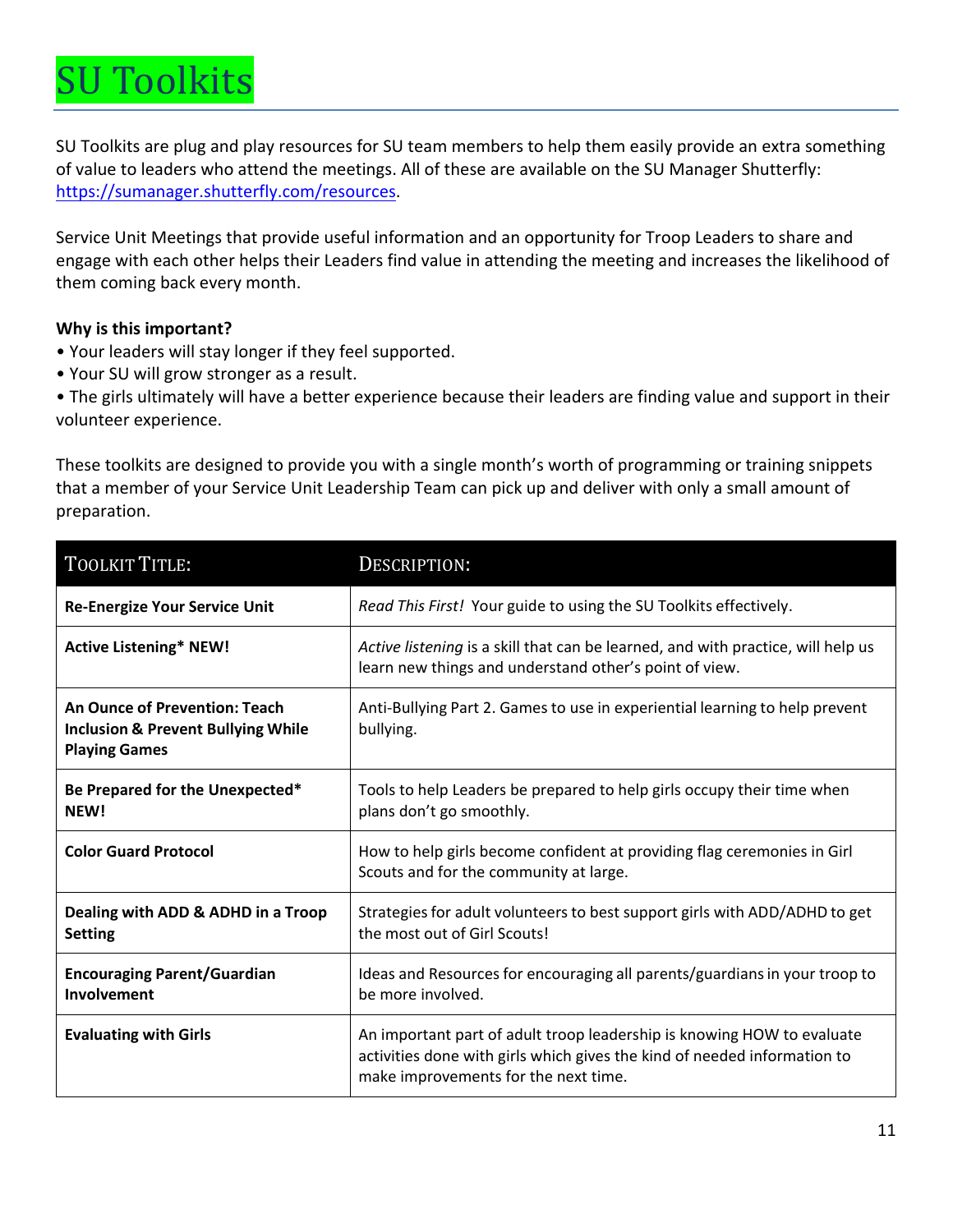| <b>TOOLKIT TITLE:</b>                                                 | DESCRIPTION:                                                                                                                                                                                                                                                                      |
|-----------------------------------------------------------------------|-----------------------------------------------------------------------------------------------------------------------------------------------------------------------------------------------------------------------------------------------------------------------------------|
| <b>Girl Bullying: Awareness to Action</b><br><b>Steps for Adults</b>  | Anti-Bullying Part 1. How we as adults can recognize and constructively<br>react if bullying happens.                                                                                                                                                                             |
| Progression in the Out-of-Doors*<br>NEW!                              | The Out-of-Doors has always been a big part of Girl Scouts. It is a major<br>source of the fun, satisfaction, and desire to remain in Girl Scouts as well as<br>a key driver of girls learning to be leaders. The focus of the toolkit is<br>emphasis on progressive experiences. |
| <b>GS Program Outcomes* NEW!</b>                                      | The Girl Scout Program Outcomes toolkit will help leaders and volunteers<br>understand the how they can connect the three keys of the GSLE to the 15<br>program outcomes.                                                                                                         |
| <b>Jargon Games</b>                                                   | Improve communication within your SU by helping everyone 'speak Girl<br>Scout' more quickly. Games and a lingo dictionary provided.                                                                                                                                               |
| Kapers: Sharing the Work* NEW!                                        | Kapers build ownership and teach girls responsibility and leadership. Using<br>them helps to divide up the jobs fairly and without any favoritism<br>suspected by the girls.                                                                                                      |
| <b>Promoting Financial Literacy with Girls</b><br>at all Grade Levels | GSUSA provides four ways to help build financial literacy in girls through a<br>fully developed Financial Empowerment program. How and why using them<br>is important for girls current and future success.                                                                       |
| <b>Recognizing a Job Well Done!</b>                                   | How to get more nominations, which are well written, for volunteers in your<br>service unit.                                                                                                                                                                                      |
| <b>Sing Along</b>                                                     | A song workshop for your SU (or Troops) where you learn to sing various<br>types of songs and when to use them.                                                                                                                                                                   |
| <b>Teaching Songs</b>                                                 | A tool to teach you how to teach any song to others. Leaders can also use<br>this toolkit with their girls!                                                                                                                                                                       |
| The Patrol System & Dividing Girls Into<br><b>Patrols</b>             | How to set up the patrol system for a troop to help retain girls and grow<br>leaders.                                                                                                                                                                                             |
| <b>World Thinking Day</b>                                             | Understanding what World Thinking Day is, why we celebrate it, and global<br>Girl Scout resources to use WTD as a springboard to explore and take<br>advantage of our international resources year round.                                                                         |
| <b>Teen Mentoring and Leadership</b><br><b>Awards* NEW!</b>           | As girls grow older the opportunities for them to take on a<br>leadership/mentoring role also increases. The Teen Mentoring and<br>Leadership Awards Toolkit will help leaders and volunteers understand the<br>different mentoring opportunities that exit.                      |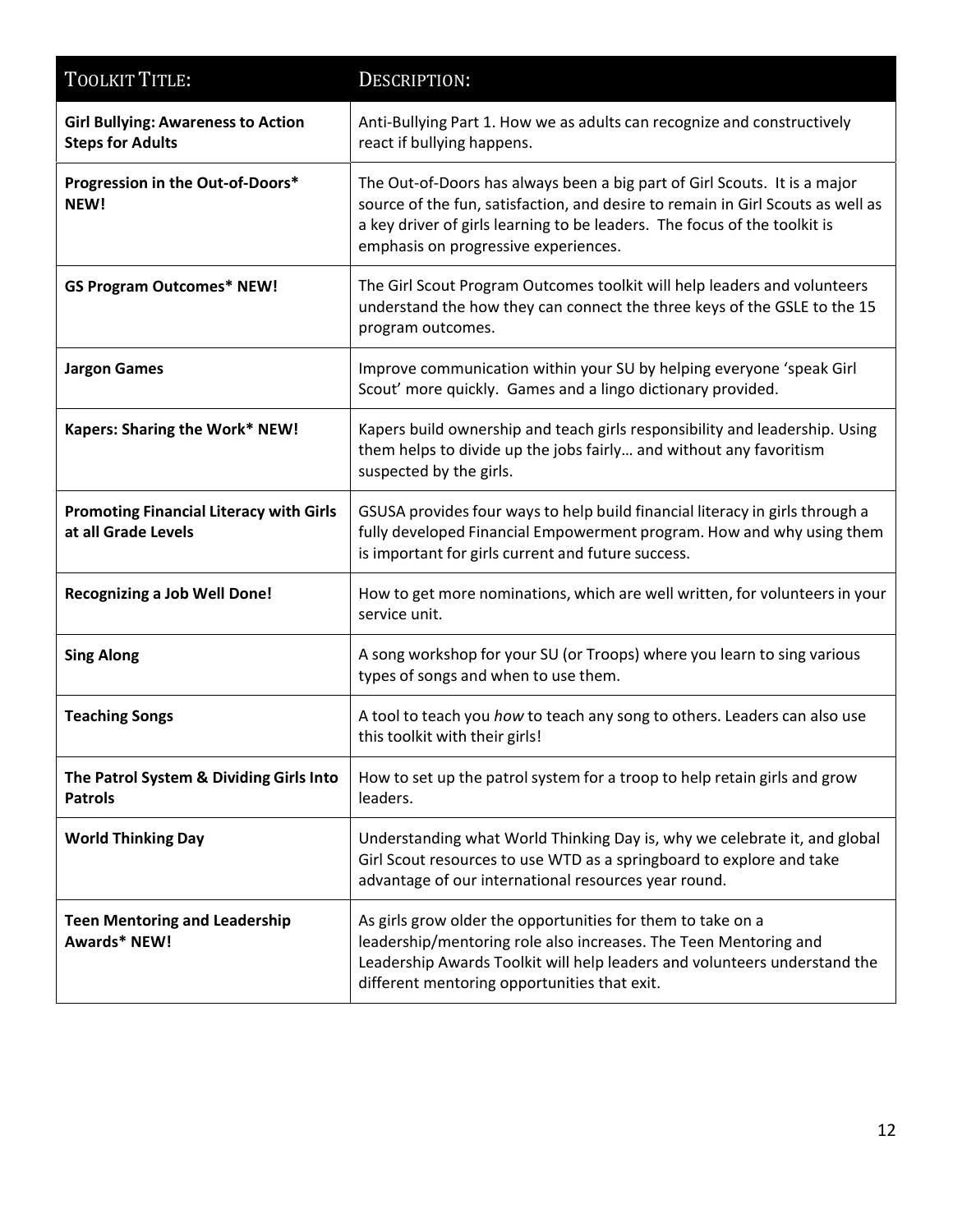# LEAP

In additional to WHAT you are communicating, HOW you are communicating can make all the difference. LEAP is a communications concept that can help anyone in your service unit provide amazing support to others that they help serve. These four letters‐ L, E, A and P‐ stand for four different parts of how to engage with others.

## **L IS FOR LISTEN**

Listening is the FIRST step to the LEAP process. Why is it the very first step? A vast majority of the time, the only thing someone with a concern, complaint or question wants is simply for someone to listen. They don't expect that you can move mountains. They don't expect that you'll know every "right" answer. They simply want to know that someone is acknowledging them and their situation.

## **E IS FOR EMPATHIZE**

Empathizing lets the other person know that you understand where they are coming from and their unique point of view. It is not saying that you agree with them but does let them know that you are on the same team.

## **A IS FOR ACKNOWLEDGE‐**

The art of apologizing is something that many of us struggle to master. When it comes to LEAP, the most important thing to remember is that you are not (necessarily) apologizing for something you have done or any one person has done‐ just that the situation has occurred.

## **P IS FOR PROBLEM SOLVE**

Problem solving is the last step in this process‐ once you've gathered the facts, let the person know you are on the same team, and acknowledged their concerns, you are now prepared to actually take steps to address the issue at hand.

You might be saying: But if I know how to solve the problem‐ can't I just jump straight to problem solving? Yes, you could. And no, you shouldn't really. Going through these steps‐ even if each of them is simply a minute or a sentence as part of a large conversation‐ makes sure you truly understand the situation and have built a level of trust that will help your solution be that much more likely to take root.

GSNETX has a formal conflict escalation process described in our GSNETX Volunteer Policies and Procedures. The first step in this process is to attempt to address conflict at the local level and between the members it directly affects.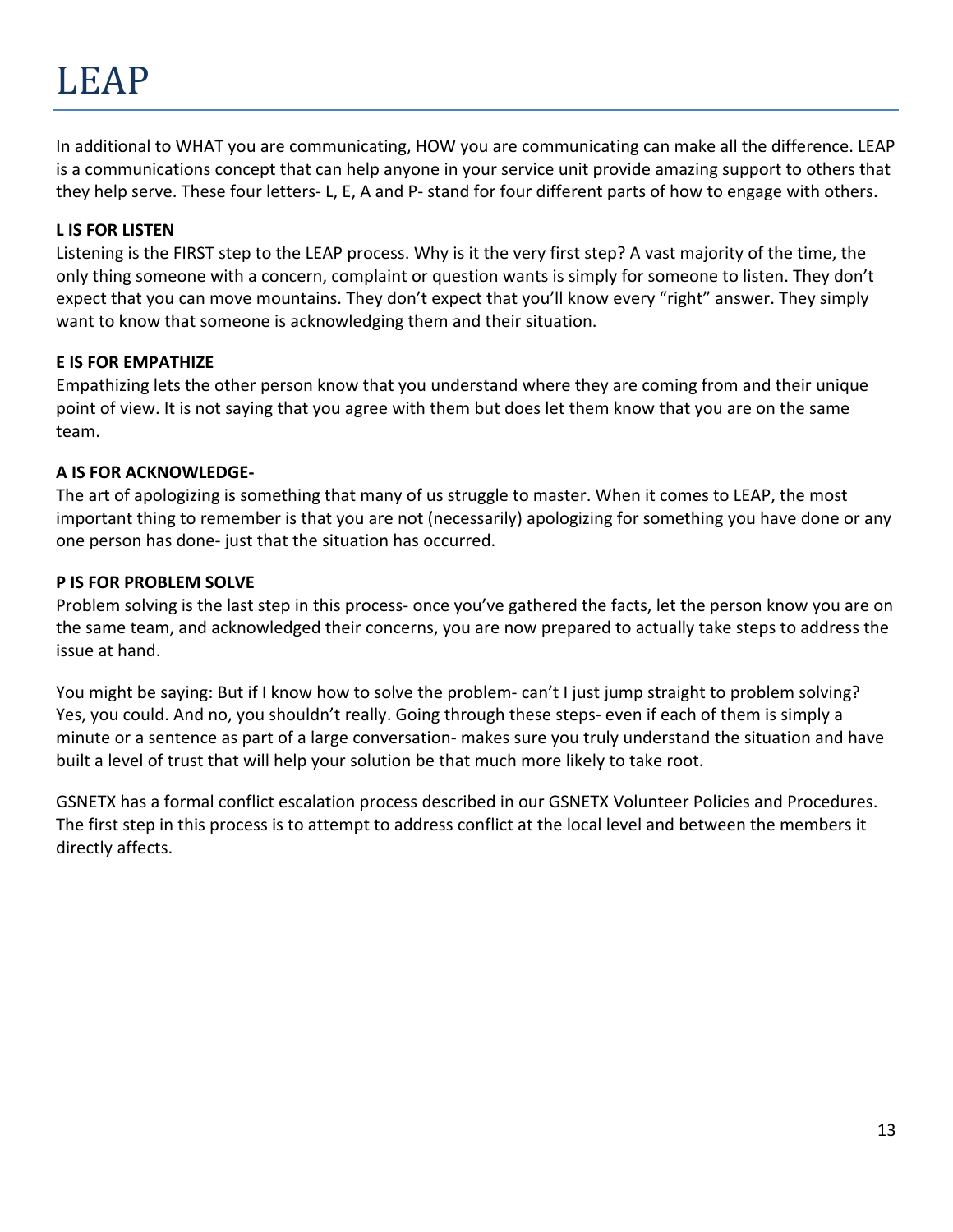# VIP, Annual Meeting & Kickoff- Oh My!

In addition to your SU meetings and meetings of your SU team, Girl Scouts of Northeast Texas has meetings scheduled throughout the year that serve various purposes and also serve to further engage your SU team members, troop leaders, parents and community members.

### **VIP MEETINGS**

VIP (Volunteers in Partnership) Meetings are held on a quarterly basis in October, January, April and July. During each of these months, meetings are held in various locations throughout the council jurisdiction, as well as virtually. These meetings allow you to network with other volunteers from other areas, receive updates, interact with various GSNETX staff and support team members and more. To see the upcoming VIP meeting schedules or to review any information you may have missed at previous meetings, check out our VIP Meeting Shutterfly at https://vipmeetings.shutterfly.com.

## **GSNETX ANNUAL MEETING**

Each April, Girl Scouts of Northeast Texas holds its annual meeting. This meeting serves as a way for the GSNETX Board of Directors to provide an update to our membership at large and for our council governance process to take place.

## **KICKOFF**

As a way to start off the new school and Girl Scout membership year, GSNETX has a Kickoff is every August that to get our volunteers excited, motivated and prepared. Volunteers have the opportunity to take classes, hear from GSNETX, network and connect to resources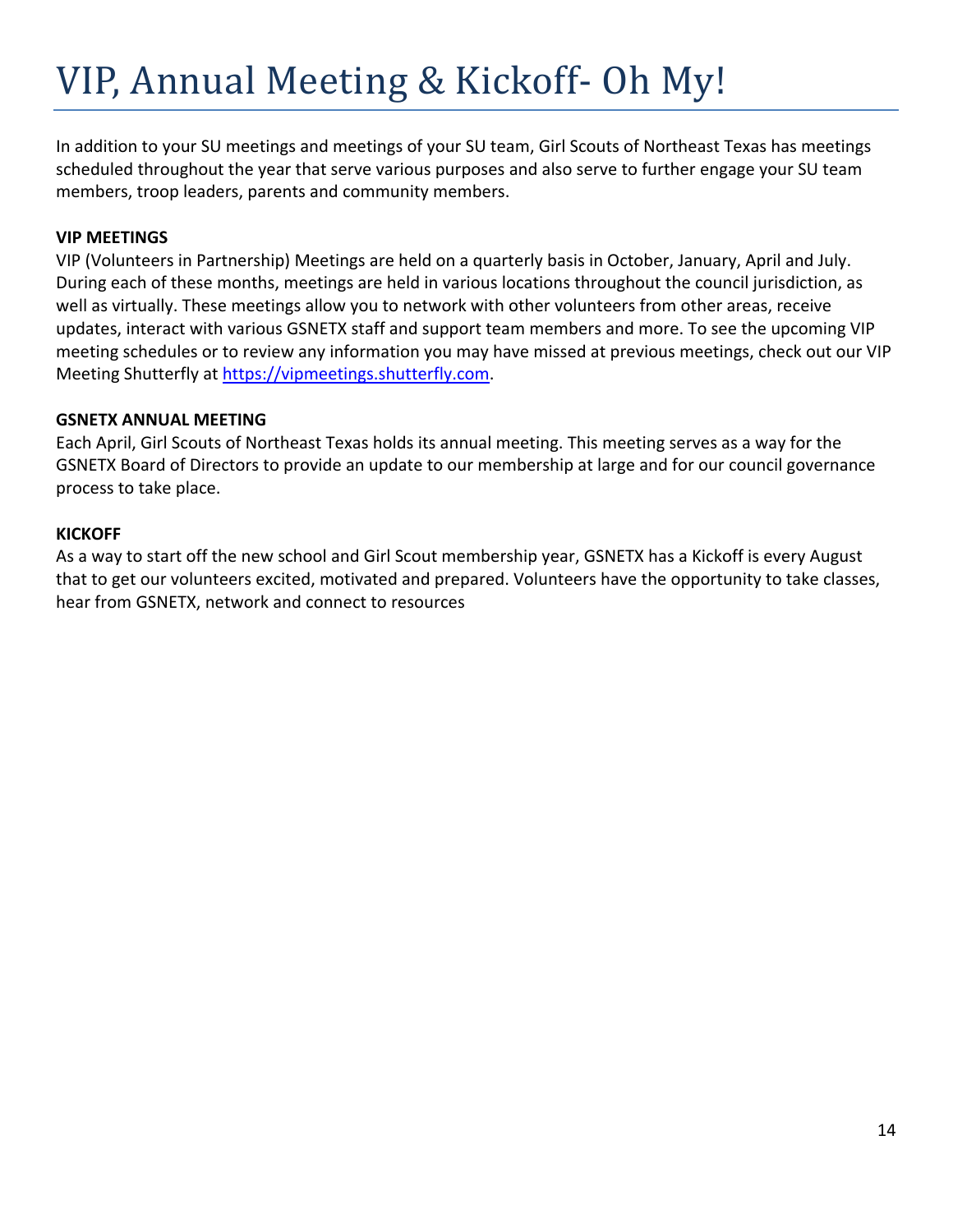# **Making the World a Better Place: Service Unit Success**

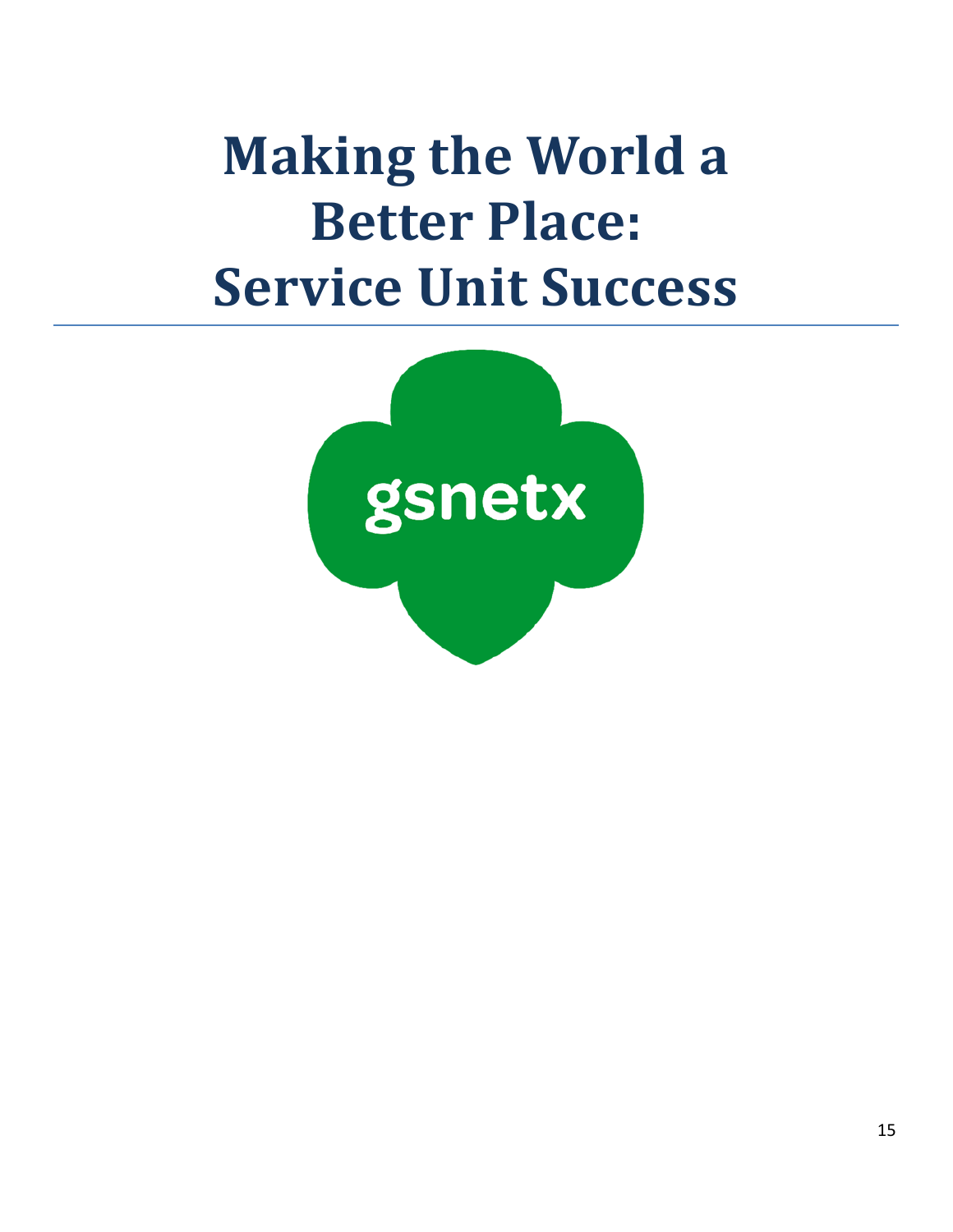# Goals & Numbers: The Facts

Every year, goals are set for service units to achieve, including recruitment and retention goals for both girls and adults and Family Partnership goals. All of these goals are comprised of numbers‐ but these pieces of data are far more than "just numbers." Our recruitment goals represent girls and adults who have yet to discover the amazing leadership journey that is Girl Scouts. Our retention goals represent girls and adults who have already been engaged in our incredible program and who we want to keep as members. Family Partnership is the way that our members can show the community, funders and each other how much they value Girl Scouts and truly want it to succeed in the future through a financial investment. We do have to utilize factual data to gauge our successes and opportunities for growth but we absolutely cannot lose sight of what these facts truly mean.

# Planning Your Year: SU Action Plan

The SU Action Plan is the way that the SU team can plan out their events and activities for the upcoming membership year. By turning in your SU Action Plan to your volunteer coordinator, you are ensuring they are aware of your plans and can help support you best.

Start with the instructions, review the pieces and adapt them as you need to in order to make them work best for your SU team. We always would love to hear your feedback, input and suggestions to continue to improve these tools and make them helpful for you.

The SU Action plan is available on the SU Volunteers page on the GSNETX website: www.gsnetx.org/suvolunteers.

# Recognizing Success: The President's Award

The President's Award is the highest award a service unit can receive. Applications are submitted each summer and service units who receive the award are recognized at the Administrative Kick-Off event in August. The President's Award is not about any one criteria but is awarded to service units based on all the information provided. In addition to receiving recognition for the contributions you have made and achievements of your year, completing the President's Award application can also help you plan for the upcoming membership year. The award is based on a number of different topics including the SU team and whether those members have taken the appropriate training, SU team diversity, leader retention, girl retention and recruitment goals, GSNETX Cookie Program, Family Partnership, adult recognitions, communication, community engagement, and overall challenges and accomplishments. Your volunteer coordinator can assist you in completing your President's Award application.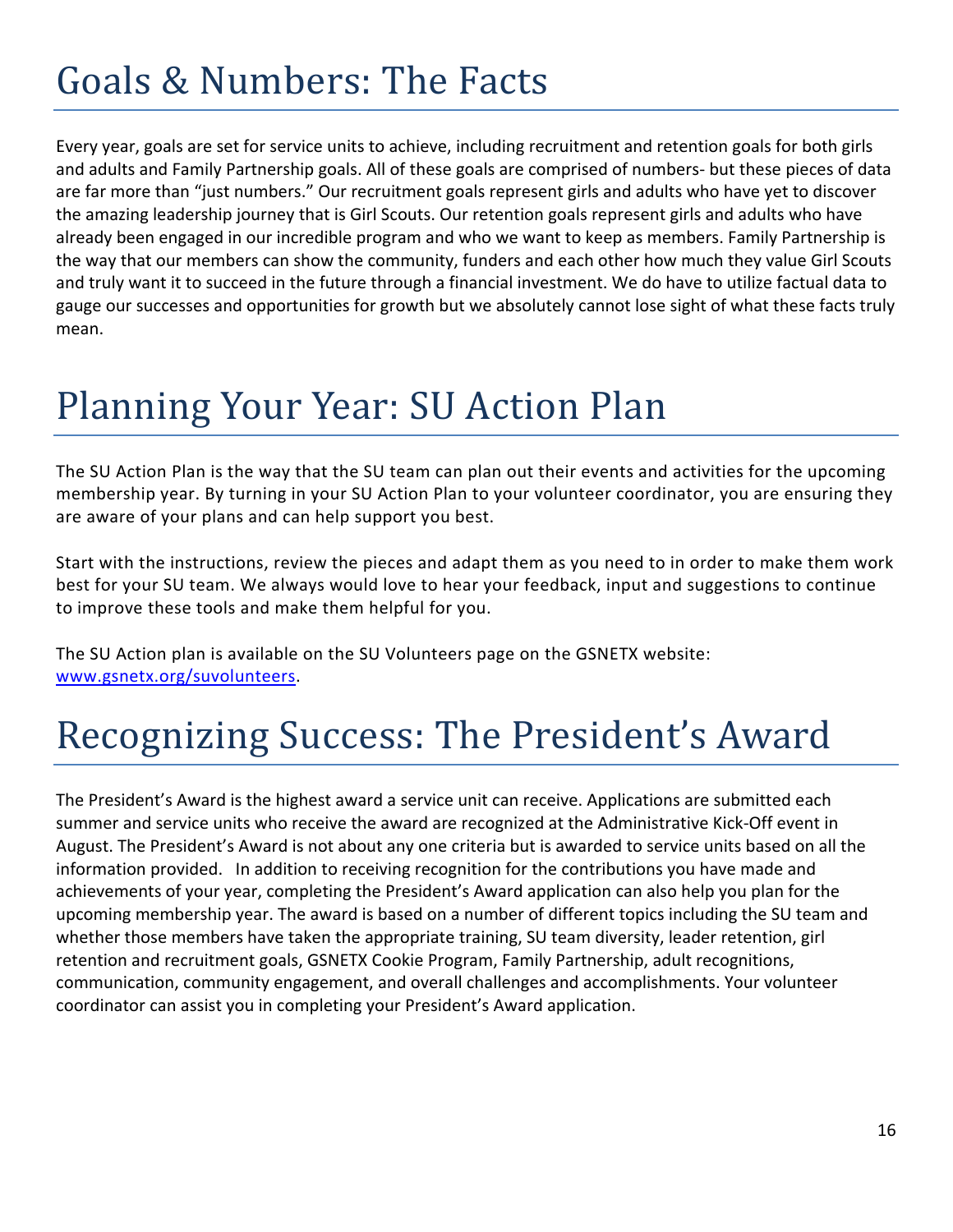# **Using Resources Wisely**

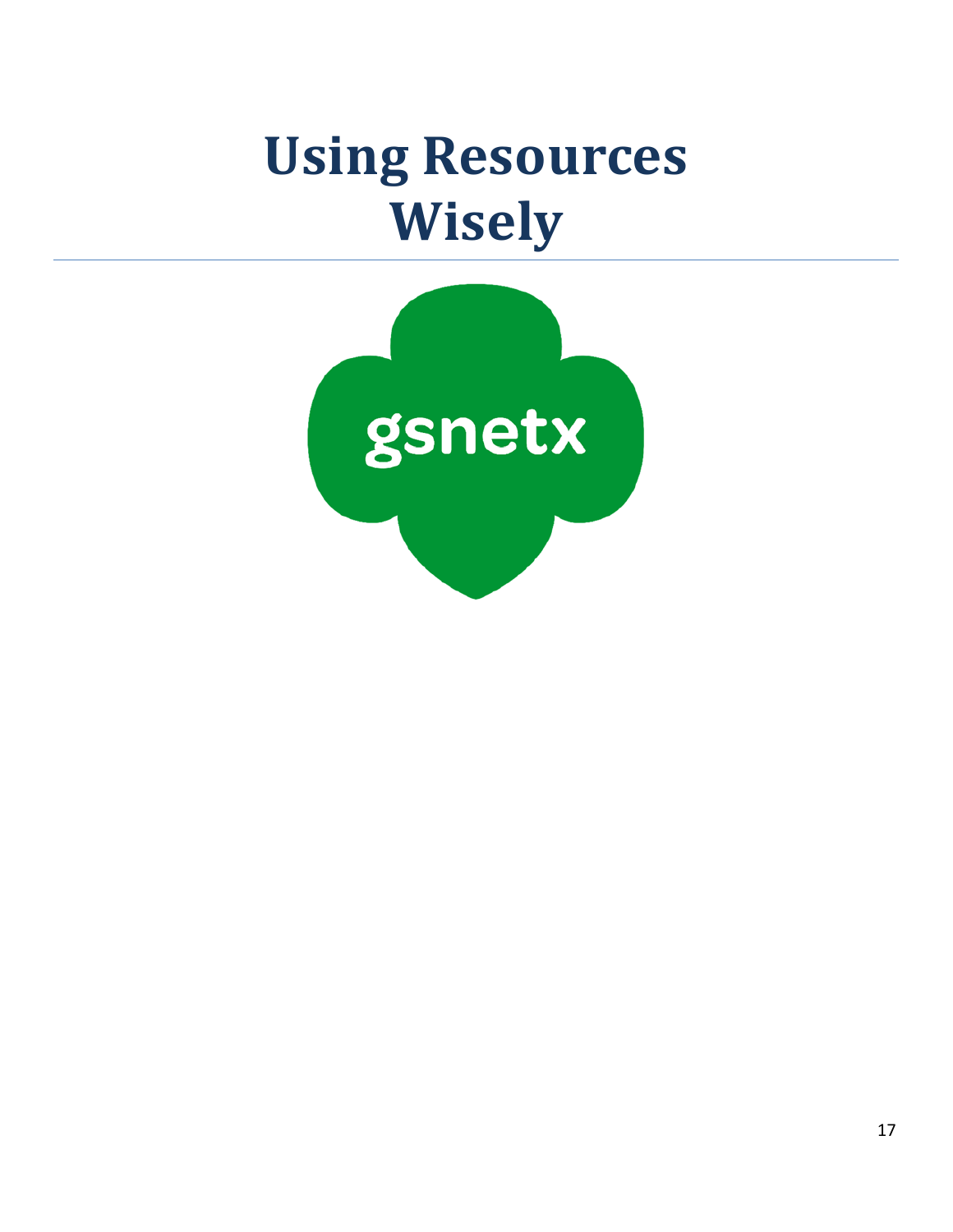# Your Greatest Resource: People!

Your greatest resource that will contribute to the success of your role as SU manager is other people‐ your team, your volunteers, your GSNETX support staff and OTHER SU managers. There are a wide variety of places and ways you can interact with these people to garner support:

- **•** Your SU Meetings
- **Part Your SU Team Meetings**
- **Phone Calls**
- **Texts**
- E-mails
- Coffee Dates
- **GSNETX VIP Meetings**
- **GSNETX Annual Meeting**
- **GSNETX Kickoff**
- GSNETX SU Manager Shutterfly: https://sumanager.shutterfly.com/
- SU Volunteers page on the GSNETX website: www.gsnetx.org/suvolunteers